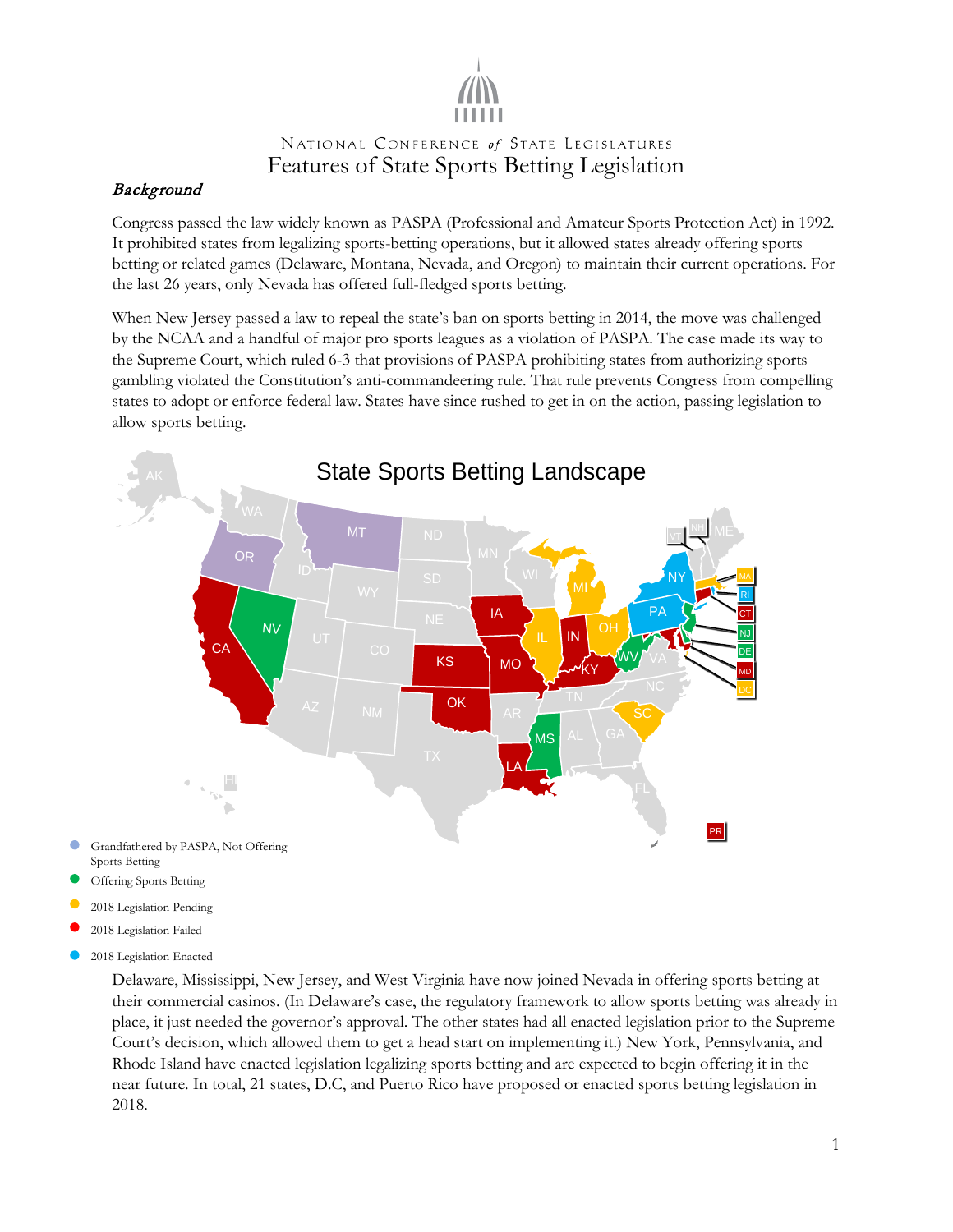

## NATIONAL CONFERENCE of STATE LEGISLATURES Features of State Sports Betting Legislation Regulatory Authority and Authorized Operators

Since legalized sports betting is just another form of gaming expansion in most states, regulatory responsibilities are being bestowed on existing gambling authorities and the privilege of offering sports betting opportunities is being limited to entities that are already licensed to offer other forms of gambling, usually casinos. Several states that are considering wading into sports betting do not have legalized casino gambling (e.g., California, Connecticut, Kentucky). In these states, sports wagering would likely be run through the state lottery or racetracks rather than casinos.

#### Administrative Costs

As with implementing any sort of gambling expansion, states will face added costs in oversight and implementation that will need to be accounted for. When it comes to monitoring the integrity of the games themselves, it seems like states will leave that responsibility to sports leagues, but when it comes to policing how bets are placed, the types of bets, the data captured and shared, that's more up the ally of state regulators.

West Virginia estimated \$750,00 would be required for the first year of implementation. A fiscal note for a proposed measure in Kansas estimated that the measure would require \$265,000 annually for ongoing costs to regulate sports wagering, \$1.8 million to regulate each pari-mutuel racetrack that re-opens and offers sports wagering, and \$450,000 in start-up costs for each racetrack as well. Louisiana estimated a one-time \$25 million cost for a centralized wagering system. Enforcement, audit personnel and technical support would be \$10.06 million in year one and \$6.81 million in the years following.

## Collegiate and Amateur Sports

Betting on high school sports appears to have been generally ruled out, but whether to allow betting on collegiate sports presents another integrity issue for states. New York has enacted a measure that specifically prohibits betting on collegiate sports. Laws passed in Rhode Island and New Jersey prohibit betting on games played by colleges from the state, or on any collegiate event taking place in-state. However, other states with enacted legislation have either not addressed this or allowed collegiate sports betting to proceed. (Mississippi which has several big-time college football programs, expressly allows it in regulations, and Pennsylvania regulators have said they will, too.)

## Age Limits

In general, most states have an age limit of 18 when it comes to playing the lottery or pari-mutuel wagering, but an age limit of 21 for casino gambling. Of the states that have enacted sports betting legislation, the age limits are the same as the age limits for casinos (which is 18 in Rhode Island and 21 everywhere else), which makes sense because sports betting operations are being run out of casinos in these states. So we'll see what happens if state lotteries start offering it, like Oregon's lottery is currently considering, for example.

#### Tribal Concerns

Twenty-eight states have tribal casino gaming. Casinos run by Native American governments are not directly regulated under state law, they operate under the federal "Indian Gaming Regulatory Act" and Tribal-State Compacts; they cannot operate casino style gaming without a valid tribal-state compact. In certain cases, these compacts guarantee tribal governments statewide or limited exclusivity to operate casinos, for which they pay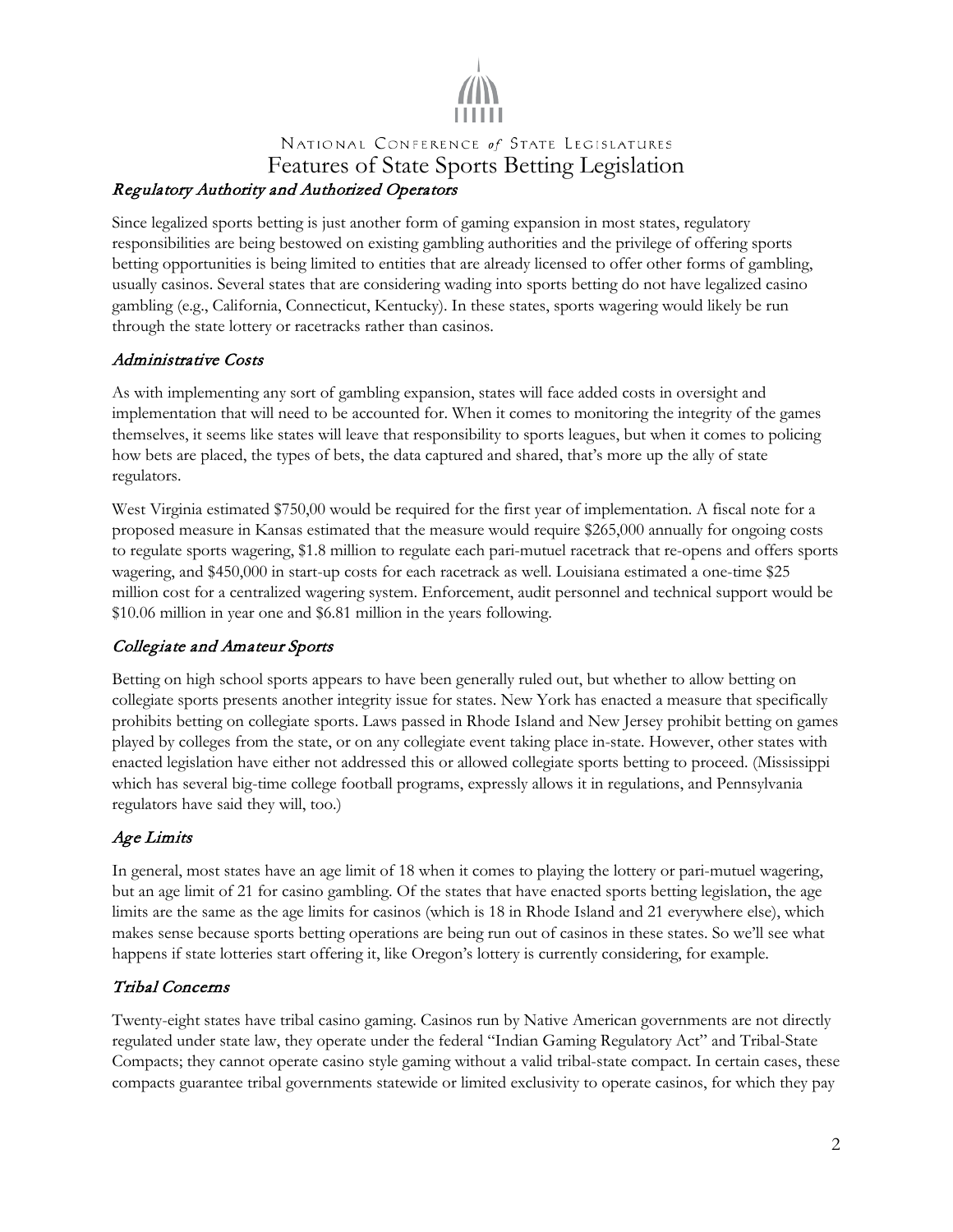

states a percentage of total gaming revenue. A few states are having to work through how to fit sports betting legalization into existing state compacts with Native American tribal governments.

In Connecticut, tribal leaders have argued that they hold the exclusive right to offer sports betting in the state and have threatened to stop paying the state 25 percent of slot machine revenue to the state (which was \$270 million in 2018), per their existing agreement, should the state implement it. Tribal concerns surrounding online sports betting language in proposed Michigan legislation have also slowed legalization efforts. Tribes are also pushing for sports betting legalization in states like Oklahoma and Arkansas, which would result in these states receiving a portion of the proceeds.

#### Mobile Betting

Nevada accepts online bets anywhere in the state as long as the gambler has registered in-person at a sportsbook. Pennsylvania and West Virginia authorized sports betting online or though mobile devices while a measure is pending in New York to allow gaming on a mobile sports wagering platform. New Jersey has opened the door for mobile betting but appears to have left the decision of whether to allow it to the Division of Gaming Enforcement. Mississippi regulations allow bettors to place an online sports bet using an app, but only if the bettor is on casino premises. For states that allow mobile betting, gamblers would need to grant permission for the locations functions on their mobile devices to monitor their location.

#### Integrity Fees

A handful of states have proposed "integrity fees" (typically one percent of the gross amount wagered) to be paid to professional sports leagues, essentially as compensation for increased anti-corruption policing within the league. This is not as insignificant of a share as it appears. The nature of sports wagering results in roughly 95 percent of gross wagers being paid out in winnings, leaving only five percent in profit for the operators. Thus, a fee that amounts to one percent of gross wagers would be equal to roughly 20 percent of net profits. State fiscal analyses have questioned whether an integrity fee would erode the state revenue share to such an extent that sports betting would no longer be cost prohibitive.

It seems integrity fees are not terribly popular ideas so far, but there are alternative proposals to help preserve the integrity of sports leagues. The American Gaming Association has [sponsored](https://www.americangaming.org/sites/default/files/AGA%20Sara%20Slane%20Congressional%20Testimony%20for%20Crime%20Subcommittee%20Hearing%20FINAL%209-25-18.pdf) the idea of an independent "Integrity Monitoring Association" that would help identify suspect activity surrounding sporting events via information sharing and an enhanced reporting system.

#### Tax Rates

The tax rates that exist or have been proposed on sports betting profits vary widely. States seem to be falling into two camps: lower tax rates between 5 and 15 percent or taking a much larger share; up to a third or more. Nevada's current tax rate on sports betting is 6.75 percent of the gross revenue of the licensee. New Jersey initially imposed a tax of 8.5 percent on gross sports pool revenues while online sports betting revenues would be subject to a higher 14.25 percent tax. Casinos pay a 12 percent tax in Mississippi. Other proposed tax rates include 15 percent in Connecticut, 9.25 percent in Indiana, and 8.5 percent in New York.

On the other hand, the recently-enacted law in Pennsylvania established a tax rate of 34 percent with a local share assessment of two percent. The Delaware lottery's revenue-sharing agreement with sports-betting operators grants the state 50 percent of total win; the state takes 51 percent in Rhode Island.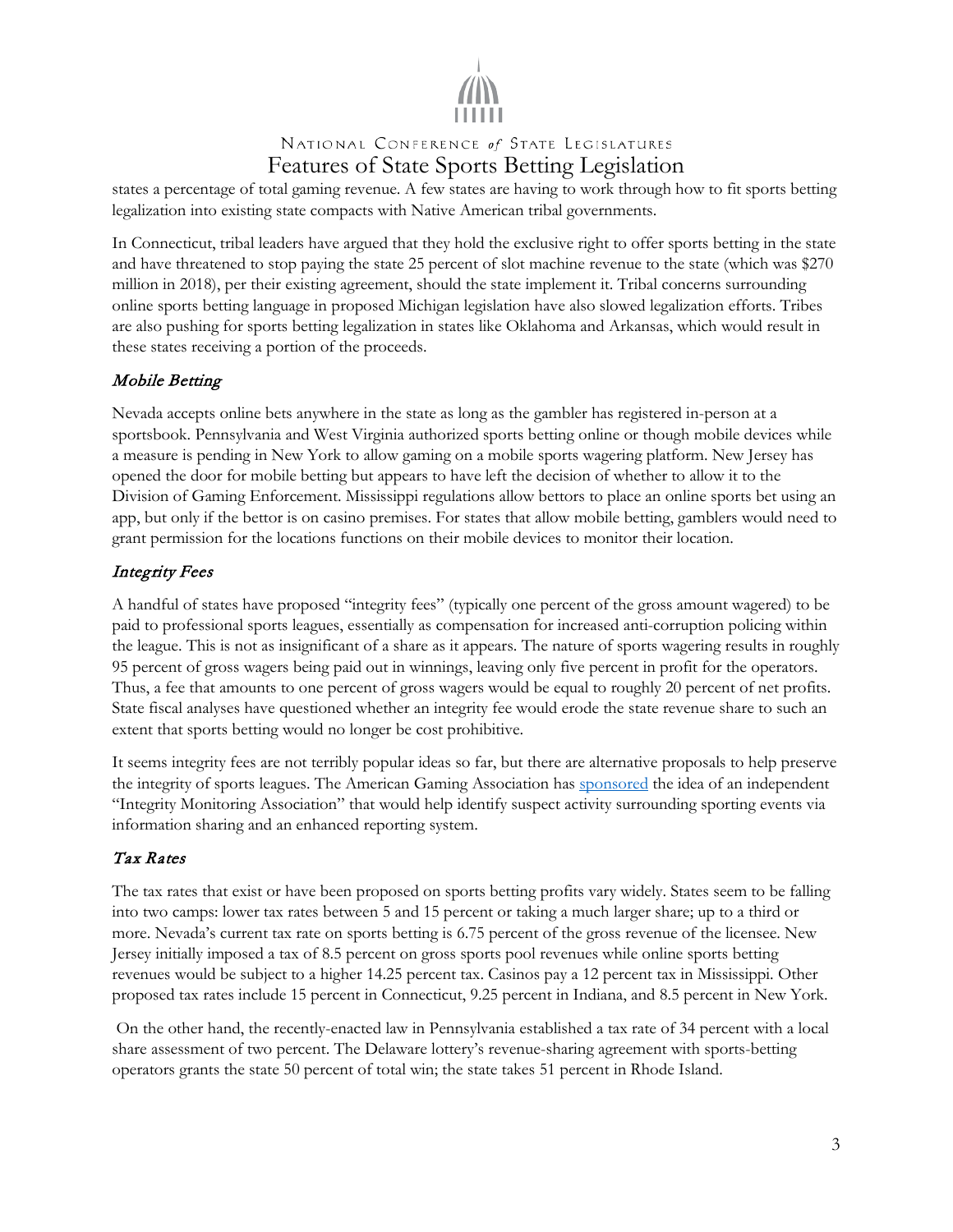

There's a potentially tricky balance to strike here. Part of the success of sports betting in terms of its ability to generate revenue for states will depend on drawing gamblers away from the sizeable black market. As with any other type of "sin tax," there is the potential that a tax rate that is too high will allow the black market to continue to flourish. As an example, casinos in Pennsylvania have been reluctant to offer sports betting due to the higher tax rate. Lower tax rates might improve the ability to price legal sports betting products competitively with illegal market products.

## Estimated/Realized Revenues

Part of the enthusiasm for sports betting has been motivated by the prospect of shoring up flagging gambling revenues, as the numbers associated with the size of the sports betting black market are huge, ranging from tens to hundreds of billions of dollars. However, billions in total sports betting wagers does not necessarily translate to huge amounts of tax revenue for states as sportsbooks are low-margin ventures. One Nevada casino company determined that of every \$100 bet in a sports book, the casino keeps only \$1.40 – and that is before the casino pays any state taxes or potential integrity fee. Nevada's 2017 gaming revenues provide a useful example for what states can expect: out of \$11.6 billion in total casino winnings, only \$248.8 million or 1.7 percent, was attributable to sports betting in 2017. The state tax rate on these winnings away 6.75 percent, which means that the only state in the country with legalized sports betting walked away with less \$20 million last year. Gambling only represents 2-2.5 percent of state budgets on average, so when it comes to sports betting, it's only going to be a fraction of a fraction of total state revenues.



Most states are estimating anywhere from a couple million to tens of millions of dollars; nothing resembling a true windfall. (e.g., fiscal notes in Indiana estimated \$3.1 to \$18.8 million annually, \$2-2.4 million annually in Michigan, and \$5.5 million in West Virginia). In the states that have recently implemented sports betting, Mississippi's first month of sports betting brought in \$54,000 off of \$9.8 million in total wagers. Delaware brought in just over \$1 million in the first three months. New Jersey casinos generated just under \$1 million in tax revenue in August, the third month in which sports betting has been offered in the state.

#### Sports Betting Contributions to State Funds

Justifications for gaming expansion are often rooted in how the money will be used, and states have been known to direct gambling dollars to important spending categories such as education or retirement programs that can grow faster than gambling revenues can keep pace with. (Gambling expansion typically results in a